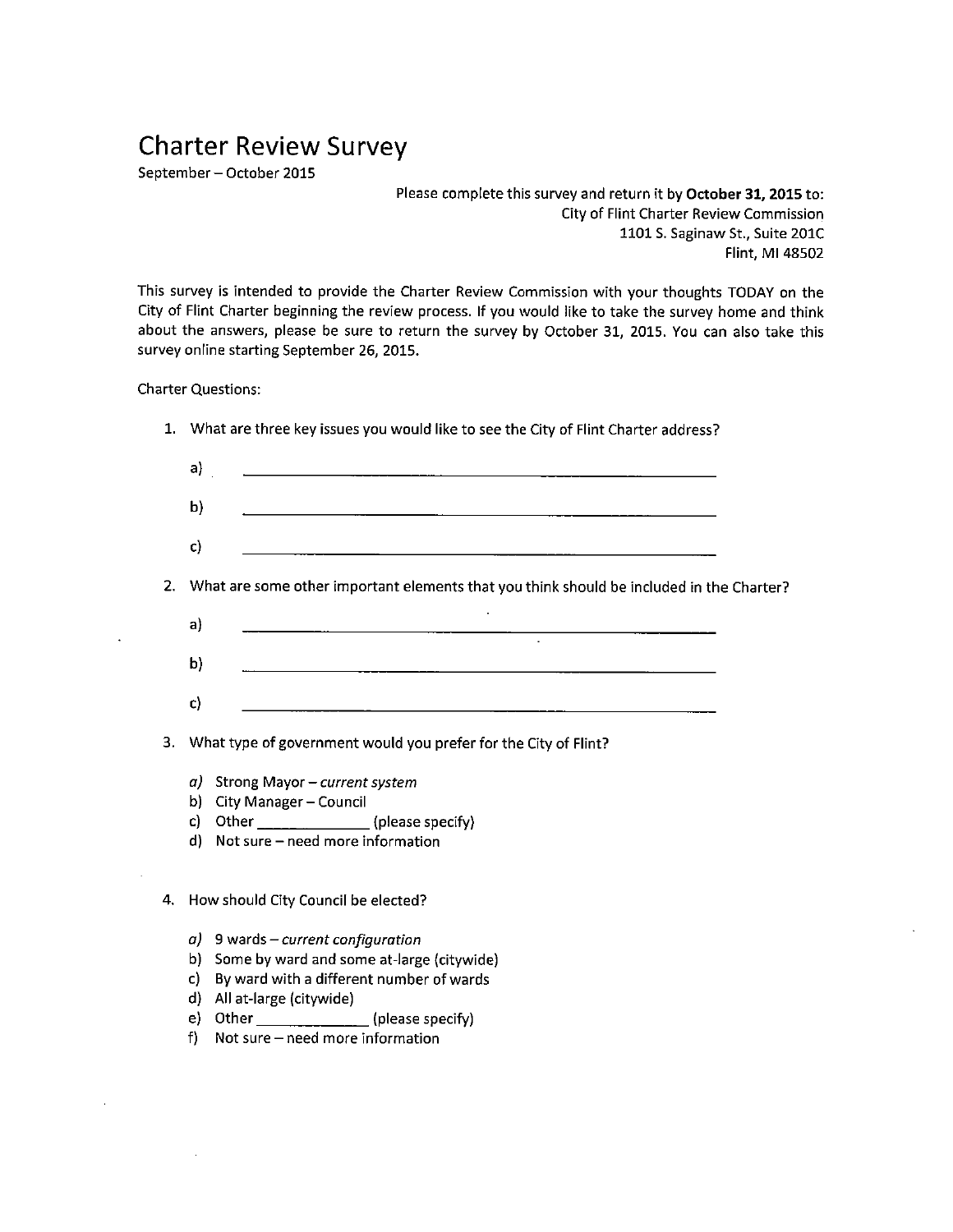- 5. Should we have an Office of the Ombudsman? City of Flint article (3-504) states the Ombudsman may investigate official acts of any agency [of the City of Flint] which aggrieve any person.
	- a) Yes
	- b) No
	- c) Not sure need more information
	- d) Other \_\_\_\_\_\_\_\_\_\_\_\_\_\_\_\_\_\_\_\_\_\_\_\_\_\_ (please specify)
- 6. Should we have <sup>a</sup> Civil Service Commission? City of Flint Charter article (5-201) states that the duties the Civil Service Commission is responsible for include (1) enforcing the Merit Principle in all aspects of the personnel administration in the City; (2) receiving, investigating and deciding disputes between the City and any of its employees in the Classified Service; (3) protecting City employees from political pressures; and (4) advising the chief personnel officer, Mayor, City Council and the Board of Hospital Managers concerning personnel administration.
	- a) Yes
	- b) No
	- c) Not sure need more information
	- d) Other  $\frac{1}{\sqrt{2}}$  (please specify)
- 7. Should we have a Human Relations Commission? City of Flint Charter article (6-501) states the Human Relations Commission is charged with the responsibility of reducing unlawful discrimination and increasing mutual understanding among the residents ofthe community.
	- a) Yes
	- b) No
	- c) Not sure need more information
	- d) Other \_\_\_\_\_\_\_\_\_\_\_\_\_\_\_\_\_\_\_\_\_\_\_\_\_\_ (please specify)
- 8. Any other general comments that you would like the Charter Review Commission to know about the City of Flint Charter or the Charter Review Process?